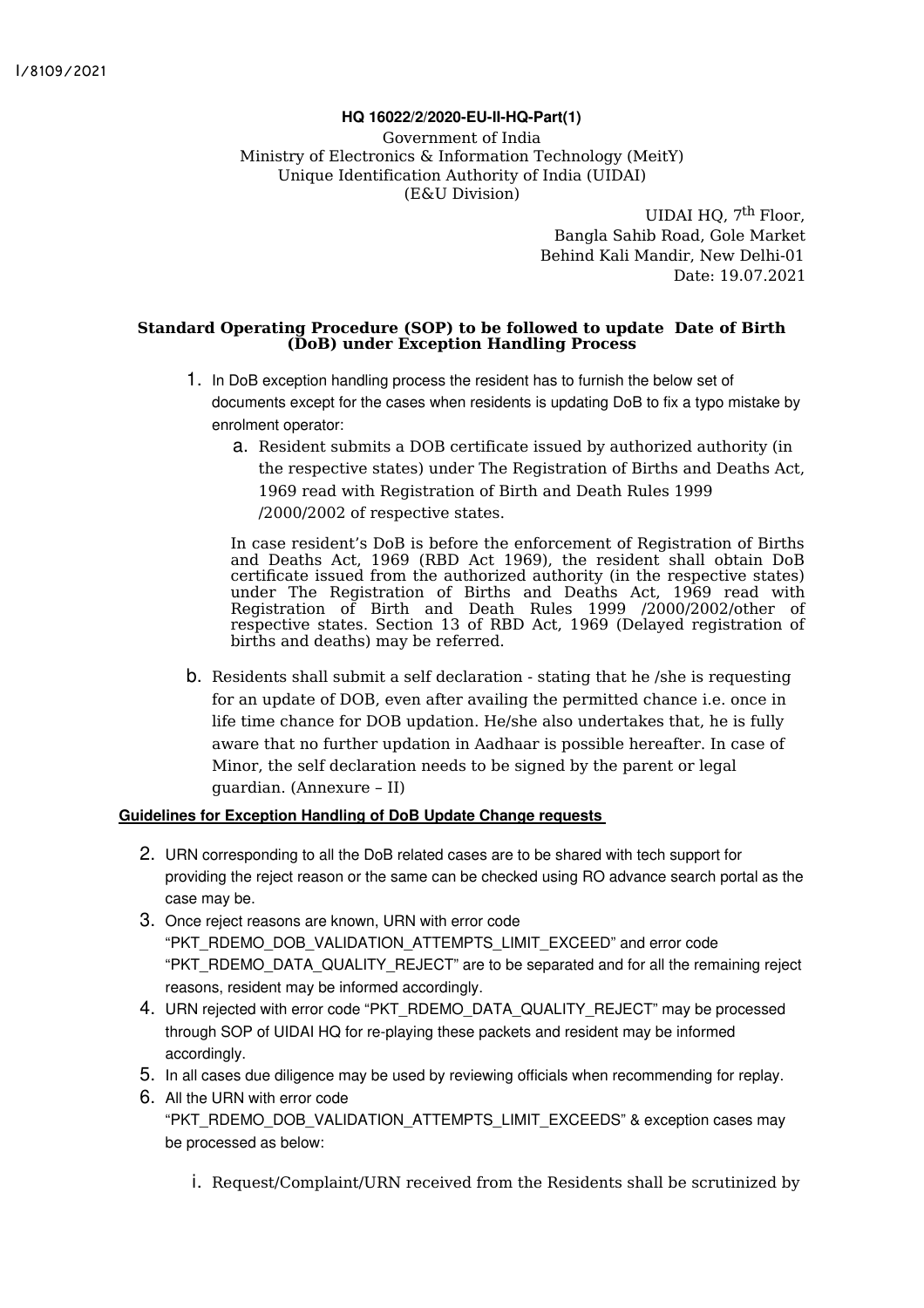RO official on various parameters as under:

- **a**. Is it the 1<sup>st</sup> Update/change request or resident has already changed the DoB for two or more times.
- b. Is the Current request to fix the typo error due to enrolment operator mistake
- c. What were the previous documents submitted by the residents
- d. What are the current documents submitted by the residents and are these same as previous documents or not
- e. Any other details deemed necessary
- ii. With the above information, the following cases may be recommended for replay if residents submits DOB certificate issued by authorized authority (in the respective states) under the Registration of Births and Deaths Act, 1969 and self declaration (In case of Minor, the self declaration needs to be signed by the legal guardian):

| Previous<br>Request<br>year 2015    | inl | DoB in Aadhaar : DoB Updated:<br>3-Jul-1985 | 10-Jul-1987                           | DoB in Doc:<br>10-Jul-1987<br>Doc: Pancard     |
|-------------------------------------|-----|---------------------------------------------|---------------------------------------|------------------------------------------------|
| Previous<br>Request<br>year 2019    | inl | DoB in Aadhaar:<br>10-Jul-1987              | DoB<br>to.<br>Updated:<br>10-Jul-1990 | belDoB in Doc:<br>10-Jul-1990<br>Doc: DL       |
| Current<br>Request<br>$year$ $2021$ | inl | DoB in Aadhaar:<br>10-Jul-1990              | DoB<br>to.<br>Updated:<br>10-Jul-1991 | be DoB in Doc:<br>10-Jul-1991<br>Doc: Voter ID |

a. *Case 1*: When Resident has already updated his DoB two or more times (Check the previous URNs request on RO portal)

The DoB update counter is not maintained for the DoB requests performed before the notification of the DoB OM dt 24.09.2018.

b. *Case 2*: Where DOB is changed successfully in previous request and no typographical error occurred but now resident wants to change his DOB with same/other type of valid document.

| Previous<br>Request | DoB in AadhaarDoB Updated:<br>3-Jul-1985 | 10-Jul-1987                   | DoB in Doc:<br>10-Jul-1987<br>Doc: Pancard       |
|---------------------|------------------------------------------|-------------------------------|--------------------------------------------------|
| Current<br>Request  | DoB in Aadhaar: DoB<br>10-Jul-1987       | to<br>Updated:<br>10-Jul-1990 | belDoB in Doc:<br>10-Jul-1990<br>Doc: DL/Pancard |
|                     |                                          |                               |                                                  |

c. *Case 3*: Where DoB is changed successfully in previous request and DOB issue is of typographical error but currently resident is not fixing typographical error:-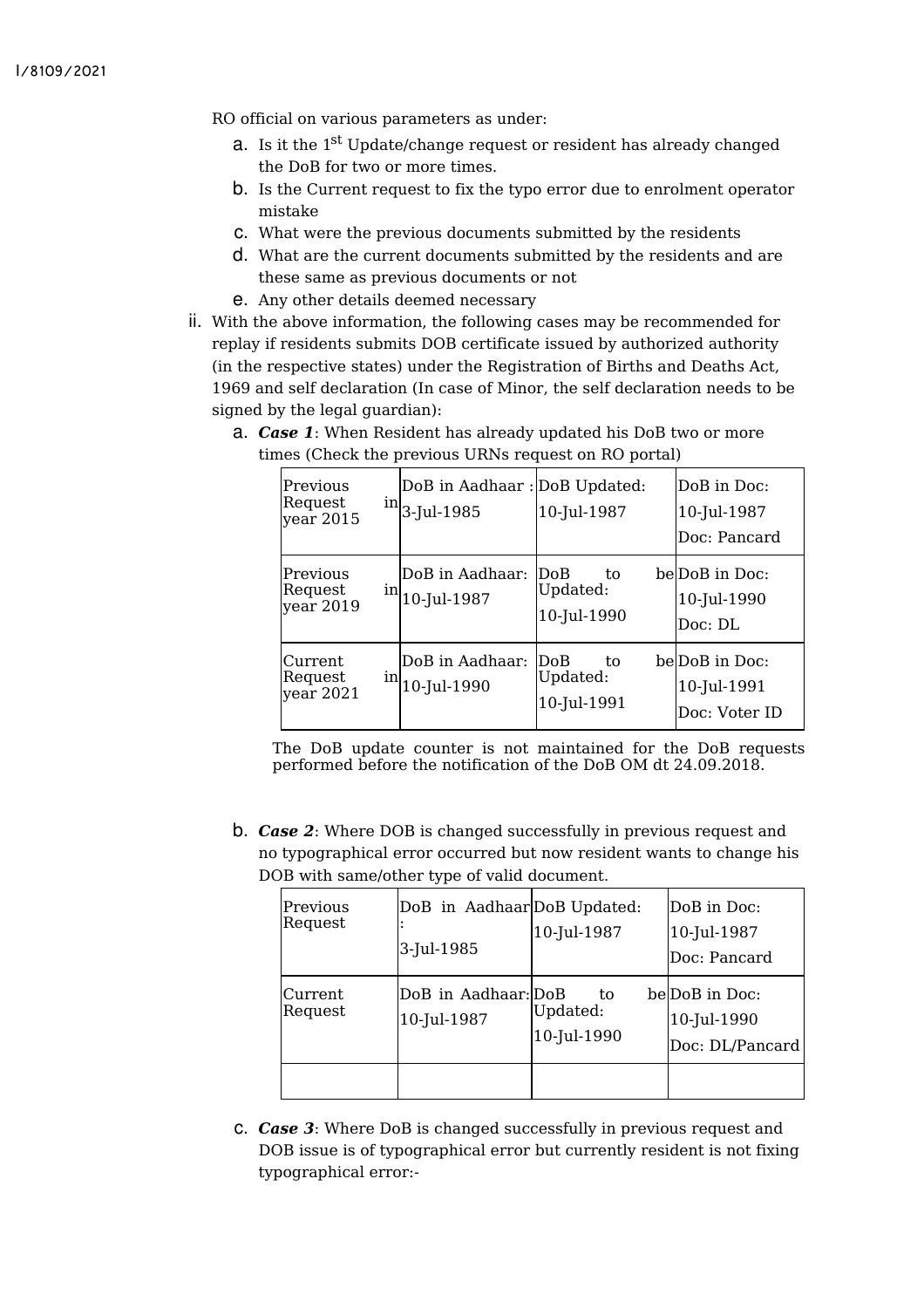For ex:

| Previous<br>Request | Dob in Aadhaar : DoB updated:<br>3-Jul-1985 | 10-Jul-1987                          | DoB in Doc:<br>10-Jul-1988    |
|---------------------|---------------------------------------------|--------------------------------------|-------------------------------|
| Current<br>Request  | Dob in Aadhaar:<br>10-Jul-1987              | DoB<br>to<br>Updated:<br>10-Jul-1990 | be DoB in Doc:<br>10-Jul-1990 |

d. **Case 4**: Where DoB is changed successfully in previous request and DOB issue is of typographical error and document is not available on RO Admin Portal and current document is different as of previous request

| Previous<br>Request | DoB in Aadhaar: DoB Updated:<br>3-Jul-1985 | 10-Jul-1987                                  | DoB in Doc:<br>10-Jul-1988<br>Doc: Pancard                                          |
|---------------------|--------------------------------------------|----------------------------------------------|-------------------------------------------------------------------------------------|
| Current<br>Request  | DoB in Aadhaar:<br>10-Jul-1987             | $\bf{DoB}$<br>t.o<br>Updated:<br>10-Jul-1990 | belDoB in Doc:<br>10-Jul-1990<br>Doc: DL<br>Previous<br>Pancard<br>not<br>available |

- iii. With the information collected in para b, the following cases of typographical error by enrolment operator may be recommended for replay **without** the need of DOB certificate issued by authorized authority (in the respective states) under the Registration of Births and Deaths Act, 1969 and a self declaration. The resident shall submit the previously submitted document as DoB Proof:
	- a. *Case 5*: Where DoB is changed successfully in previous request and document is available on RO Admin portal and DOB issue is of typographical error.

| Old Request        | Dob in AadhaarDoB Updated:<br>3-Jul-1985 | 10-Jul-1987                   | DoB in Doc:<br>10-Jul-1988<br>Doc: Pancard                                        |
|--------------------|------------------------------------------|-------------------------------|-----------------------------------------------------------------------------------|
| Current<br>Request | Dob in Aadhaar: DoB<br>10-Jul-1987       | to<br>Updated:<br>10-Jul-1988 | belDoB in Doc:<br>10-Jul-1988<br>Doc: DL/Pancard<br>Previous<br>Docl<br>available |
|                    |                                          |                               |                                                                                   |

b. *Case 6*: Where DoB is changed successfully in previous request and document is not available on RO Admin portal but resident is submitting same document as of previous request and DOB issue is of typographical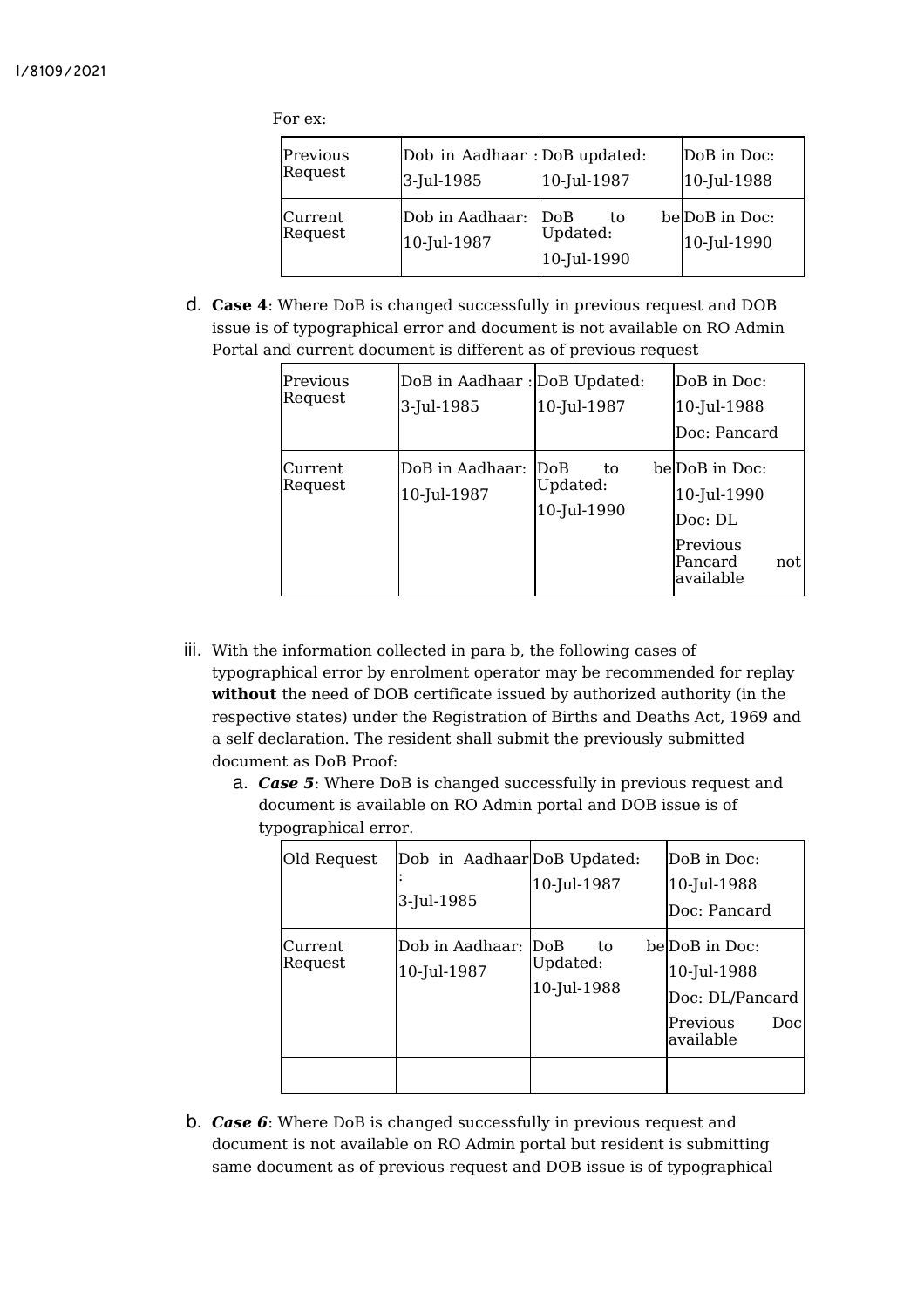### I/8109/2021

error.

| Old Request        | Dob in Aadhaar : DoB Updated:<br>3-Jul-1985 | 10-Jul-1987                           | DoB in Doc:<br>10-Jul-1988                                                         |
|--------------------|---------------------------------------------|---------------------------------------|------------------------------------------------------------------------------------|
|                    |                                             |                                       | Doc: Pancard                                                                       |
| Current<br>Request | Dob in Aadhaar:<br>10-Jul-1987              | DoB<br>to.<br>Updated:<br>10-Jul-1988 | belDoB in Doc:<br>10-Jul-1988<br>Doc: Pancard<br>Previous<br>Docl<br>not available |

7. A Flow diagram depicting the various cases and suggested actions for RO is given below:



- 8. Cases where the URN under review may not be considered for replay :
- a. Where Invalid/Illegible/tampered document is uploaded in requested URN:- The reviewing official will mark it as "Rejected". The Section will communicate to resident regarding the same.
- b. Cases where resident has already submitted the self declaration in the previous request and again requesting for DoB update.
	- 9. If required, it shall be at discretion of the concerned officer to decide regarding inviting resident to RO on a given date to present their respective case or not.
	- 10. RO shall maintain following records of DoB exception cases:
		- a. A consolidated list of DoB update cases along with their status and self declarations submitted by the residents & other documents shall be maintained at RO level.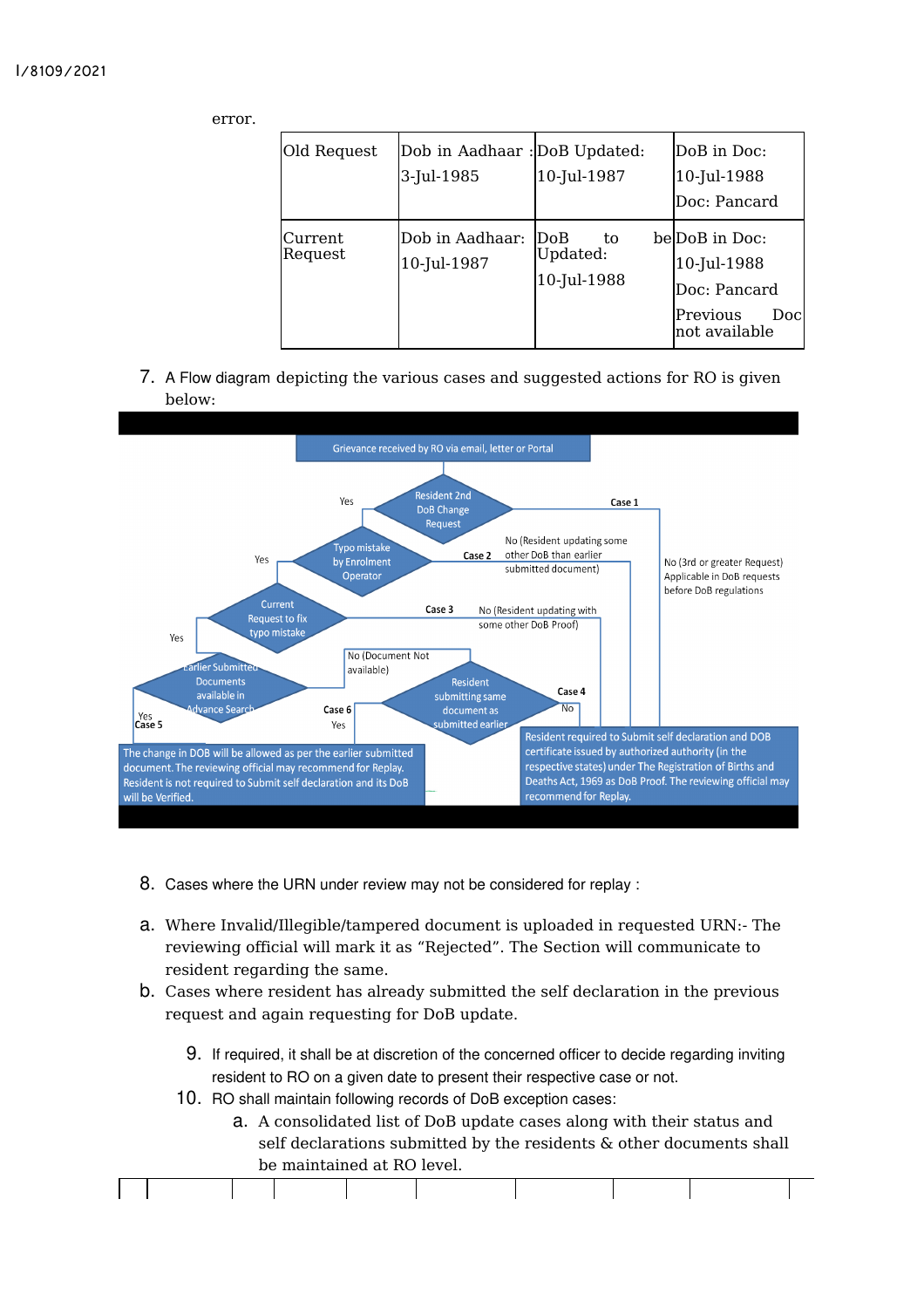| $ S. $ Name of EID DoB to Contact Date<br>No Applicant / UID be | $\bm{No.}$ updated |  | of Mode<br>  Details  receipt of  <br>  application   SpeedPost/ Decision   rejecting<br>  the<br>eMail | Date of Reason for Re<br>application |  |
|-----------------------------------------------------------------|--------------------|--|---------------------------------------------------------------------------------------------------------|--------------------------------------|--|
|                                                                 |                    |  |                                                                                                         |                                      |  |

# b. RO shall also maintain the following data for each case as below:

| S.<br>No  No | <b>Request Request EID</b> | Date | /UID<br>No. | Name of DoB<br>Applicant Aadhaar be | on DoB | updated | <i>to</i> Request<br><b>Accepted</b><br>or<br><b>Rejected</b> | <b>Remarks</b> |
|--------------|----------------------------|------|-------------|-------------------------------------|--------|---------|---------------------------------------------------------------|----------------|
| l1           | 1 St<br>Request            |      |             |                                     |        |         |                                                               |                |
| 2            | 2 <sub>nd</sub><br>Request |      |             |                                     |        |         |                                                               |                |

11. Further, wherever required, ROs will translate the self *declaration* in to Vernacular languages.

Assistance for reading out the contents of the self Declaration by the staff (to whom the same is submitted) to the residents who are unable to read and write will also be provided at ROs level.

### Reference:

- i. The Registration of Births and Deaths Act, 1969
- ii. Registration of Birth and Death Rules notified by respective states
- iii. Judgment of the Lucknow Bench of Hon'ble High Court of Judicature at Allahabad.

**Signed by Prabhakaran** C.r.<br>(Brabhaka۶ª୬o21 หืa:37:48 Reason: Approved<sup>puty</sup>

Director (E & U–I)

## To

- 1. All UIDAI Regional Offices
- 2. UIDAI Tech Centre

## Copy to

- 1. OSD to CEO
- 2. PS to DDG (E&U)
- 3. ADG (CRM)
- 4. ADG (E&U-II)
- 5. ADG (E&U-I)
- 6. File.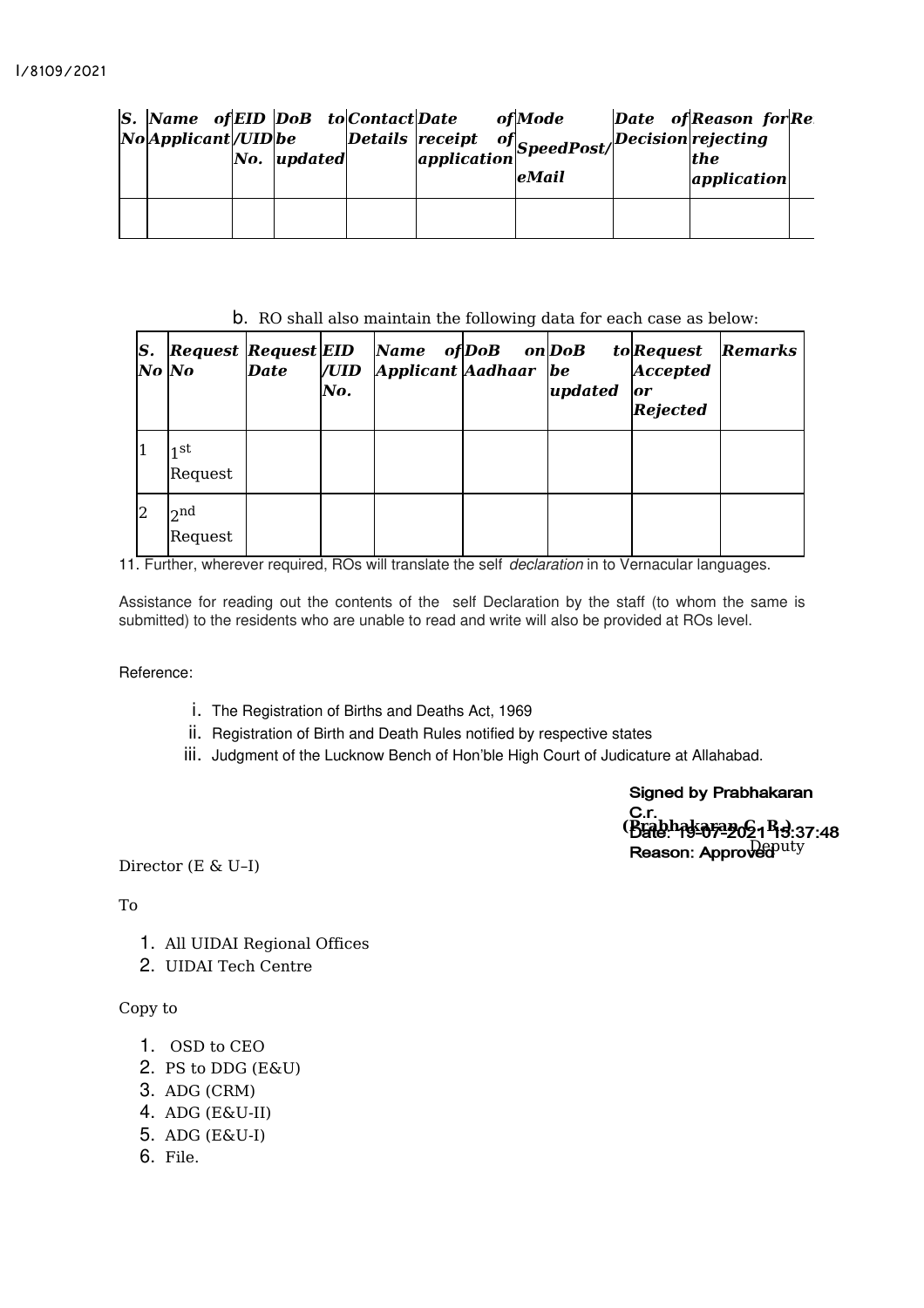Annexure I

#### **RBD Act, 1969 – Relevant Sections**

#### *8. Persons required to register births and deaths –*

*(1) It shall be the duty of the persons specified below to give or cause to be given, either orally or in writing, according to the best of their knowledge and belief, within such time as may be prescribed, information to the Registrar of the several particulars required to be entered in the forms prescribed by the State Government under sub-section (1) of section 16,--*

*(a) in respect of births and deaths in a house, whether residential or non-residential, not being any place referred to in clauses (b) to (e), the head of the house or, in case more than one household live in the house, the head of the household, the head being the person, who is so recognized by the house or the household, and if he is not present in the house at any time during the period within which the birth or death has to be reported, the nearest relative of the head present in the house, and in the absence of any such person, the oldest adult male person present therein during the said period;*

*(b) in respect of births and deaths in a hospital, health center, maternity or nursing home or other like institution, the medical officer in charge or any person authorized by him in this behalf;*

*(c) in respect of births and deaths in a jail, the jailor in charge ;*

*(d) in respect of births and deaths in a choultry, chattram, hostel, dharmasala, boarding house, lodging house, tavern, barrack, toddy shop or place of public resort, the person in charge thereof ;*

*(e) in respect of any new-born child or dead body found deserted in a public place, the headman or other corresponding officer of the village in the case of a village and officer in charge of the local police station elsewhere: Provided that any person who finds such child or dead body, or in whose charge such child or dead body may be placed, shall notify such fact to the headman or officer aforesaid ;*

*(f) in any other place, such person as may be prescribed.*

*(2) Notwithstanding anything contained in sub-section (1), the State Government, having regard to the conditions obtaining in a registration division, may be order require that for such period as may be specified in the order, any person specified by the State Government by designation in this behalf, shall give or cause to be given information regarding births and deaths in a house referred to in clause (a) of sub-) section (1) instead of the persons specified in that clause.*

#### *13. Delayed registration of births and deaths.—*

*….. (3) Any birth or death which has not been registered within one year of its occurrence, shall be registered only on an order made by a Magistrate of the first class or a Presidency Magistrate after verifying the correctness of the birth or death and on payment of the prescribed fee.*

*(4) The provisions of this section shall without prejudice to any action that may be taken against a person for failure on his part to register any birth or death within the time specified therefor and any such birth or death may be registered during the pendency of any such action.'*

Annexure II

#### **Self Declaration**

- 1. I. S/D/W/o , resident of \_\_\_\_\_ holding Aadhaar No…………, do hereby solemnly affirm and declare as under:-
- i. That the deponent is the resident of the above said address.